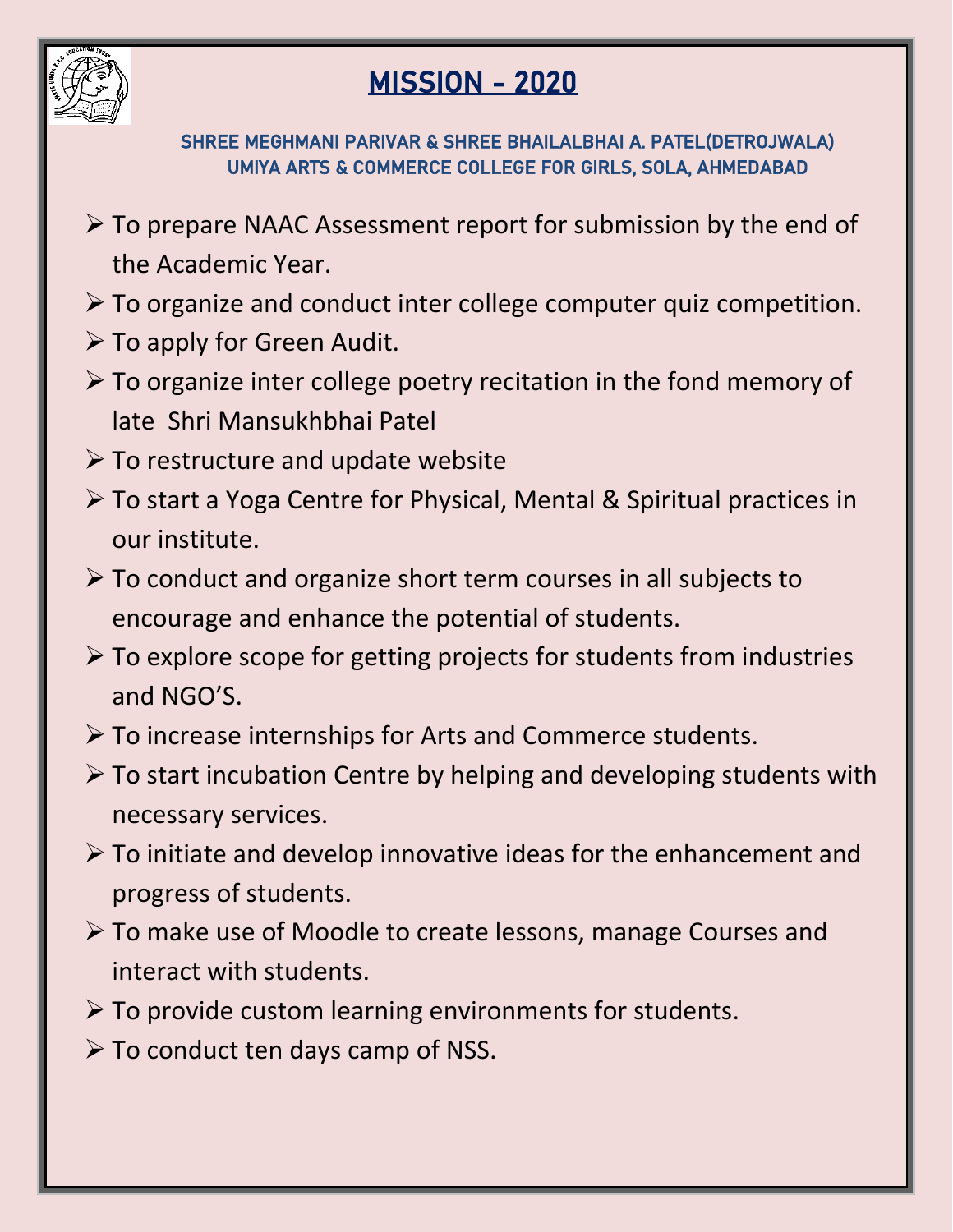- $\triangleright$  To establish and exchanges between the two institution in order to support their students and faculties in gathering and exchanging academic and professional experience.
- $\triangleright$  To develop and understand the richness of literature, the value of critical reading effective writing of past and present.
- $\triangleright$  To equip and allow women to make life determining decisions through the different problems in society.
- $\triangleright$  To celebrate days with a unique zeal and zest in accordance with the culture and norms of the particular geographical area with peace & to unite the students.
- $\triangleright$  To assess individual learning rather than just giving a shared grade on the final product.
- $\triangleright$  To allow students to engage with their learning in more concrete ways.
- $\triangleright$  To create a unique, high quality educational opportunity for students.
- $\triangleright$  To give importance to hygiene and maintain personal hygiene to preserve health.
- $\triangleright$  To organize placement fair at our campus to assist the students in obtaining placement in the reputed companies.
- $\triangleright$  To be affiliated with Civil Defence to deal with immediate emergency conditions, to protect the public and restore vital services.
- Membership and Memoranda of understanding and Agreement with GAP to provide an innovative, free sustainable and all, inclusive teaching- learning pedagogy environment.